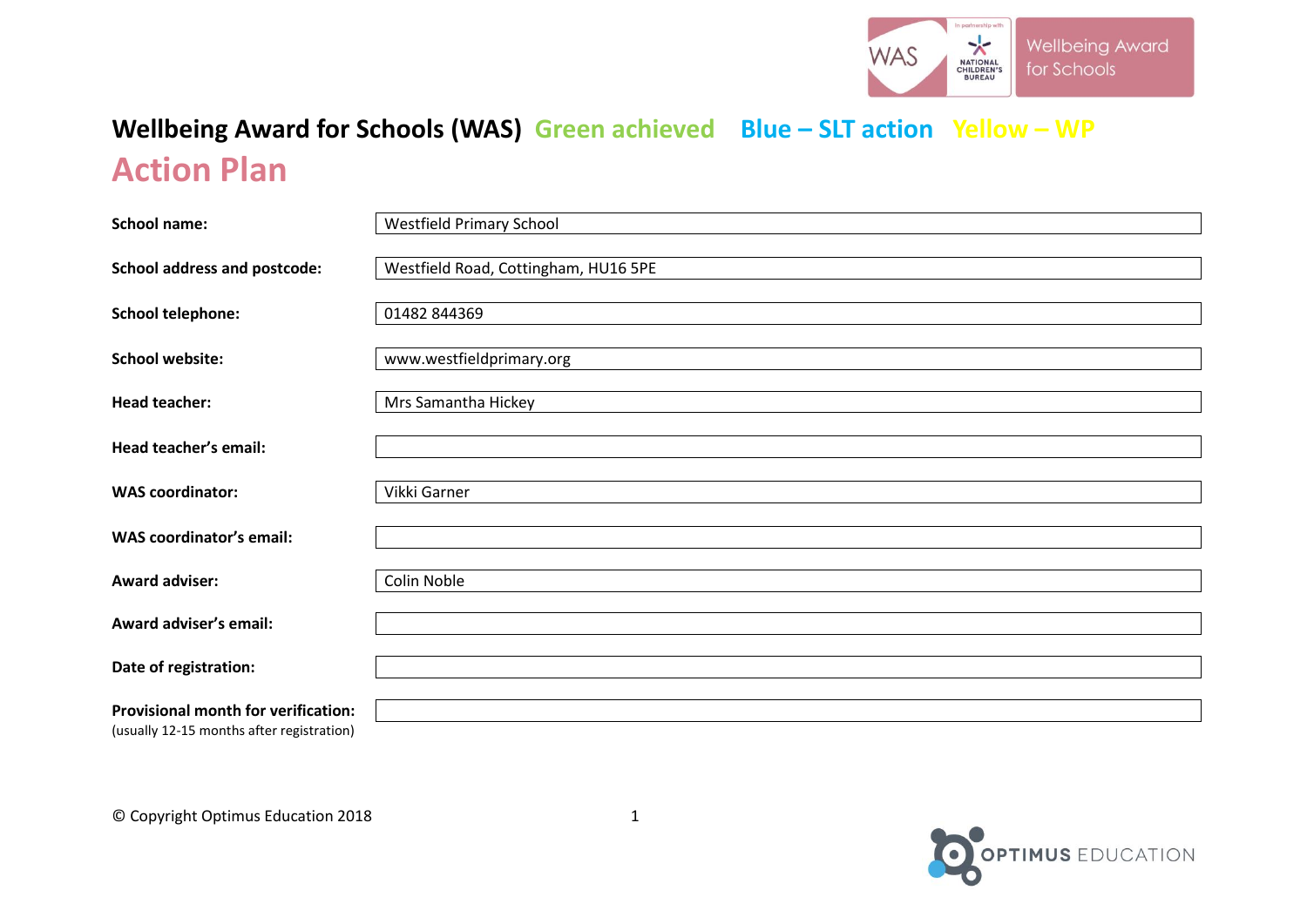

**Brief description of the school (this may be copied from the SSEF). You may wish to use information from Ofsted or similar.**

Westfield Primary School occupies a large site on the edge of Cottingham. It is a 5-11 co-educational primary school with 411 children on roll, but with an in-school nursery about to be constructed. It is a local authority school within the East Riding of Yorkshire, very close to the city and different local authority of Hull.

The School's intake is generally more affluent than the national average and with parents who value, and are interested in, education. The School has adopted a restorative practice approach in its management and leadership of behaviour. The Head Teacher is on a Local Authority-inspired working party addressing the emotional wellbeing of Head Teachers.

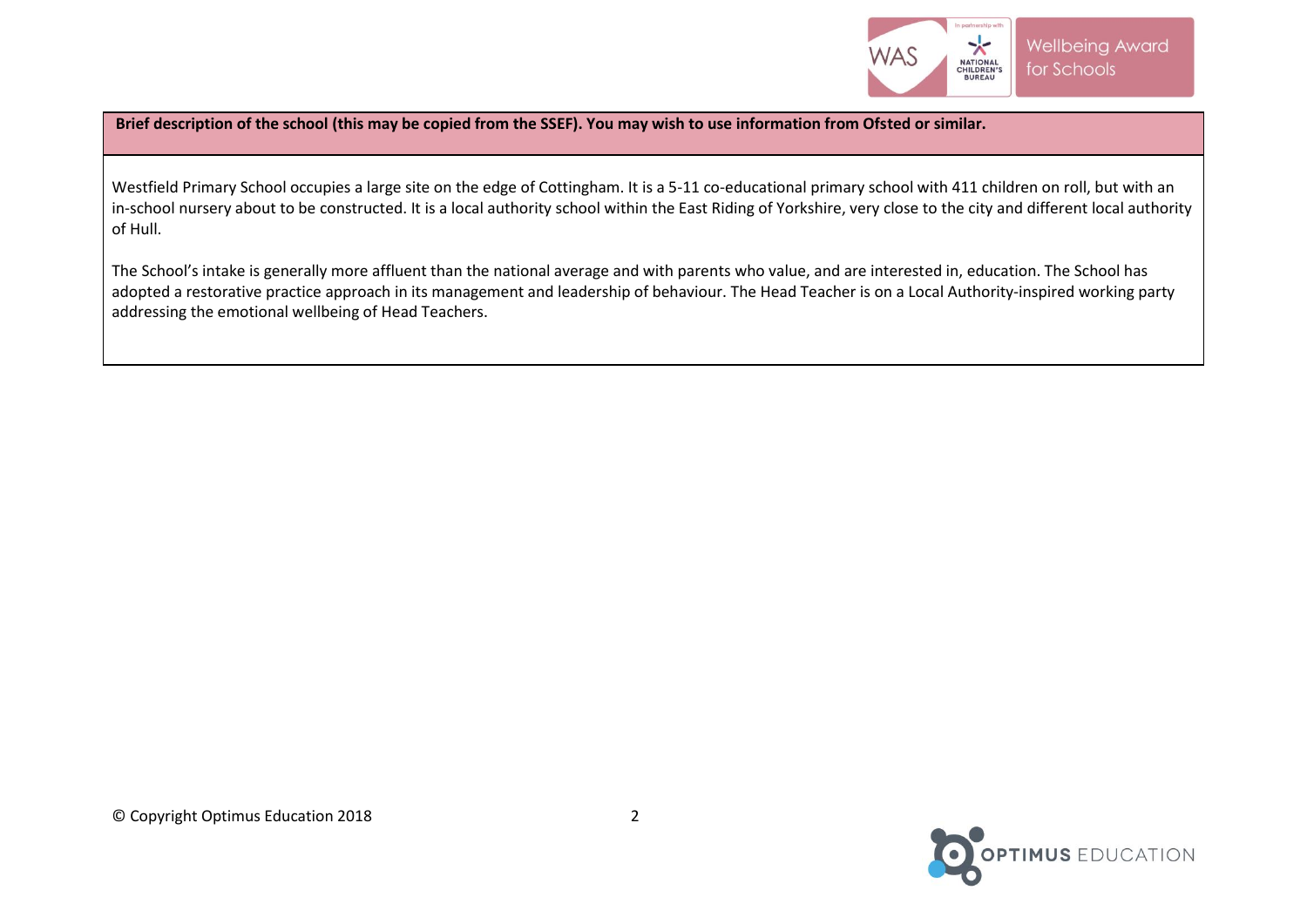

**The school is committed to promoting and protecting positive emotional wellbeing and mental health by achieving the Wellbeing Award for Schools.**

**Adviser's comments on the school's achievements**

The School is fully committed to promoting and protecting the positive emotional wellbeing and mental health of its whole community, This was evident from discussions with staff and the Head Teacher, a tour of the School and the fact that the School has already achieved KPIs 1.1-1.5 of the Award. The School recognises that different staff members may have different approaches to promoting and protecting emotional wellbeing and mental health and that this can be both a strength and an area of development.

| Key performance indicator                                                                                          | <b>Current status</b>                                                           | <b>Action to be taken</b>                                                                                            | Who will deliver /<br>monitor the action? | When will action<br>be taken? |
|--------------------------------------------------------------------------------------------------------------------|---------------------------------------------------------------------------------|----------------------------------------------------------------------------------------------------------------------|-------------------------------------------|-------------------------------|
| 1.1 The award process is reviewed<br>by the Senior Leadership Team<br>(SLT) and governors and<br>formally adopted. | <b>Fully Achieved</b>                                                           |                                                                                                                      |                                           |                               |
| 1.2 A statement of commitment is<br>signed and stored in the<br>portfolio of evidence.                             | <b>Fully Achieved</b>                                                           |                                                                                                                      |                                           |                               |
| 1.3 A Change Team is nominated<br>and appointed.                                                                   | <b>Fully Achieved</b><br>More colloquially known as the<br><b>Working Group</b> | School to consider if and how it can<br>reflect pupil voice in the<br>considerations and work of the<br>Change Team. |                                           |                               |
| 1.4 The School Self-Evaluation Form<br>is completed.                                                               | <b>Fully Achieved</b>                                                           |                                                                                                                      |                                           |                               |

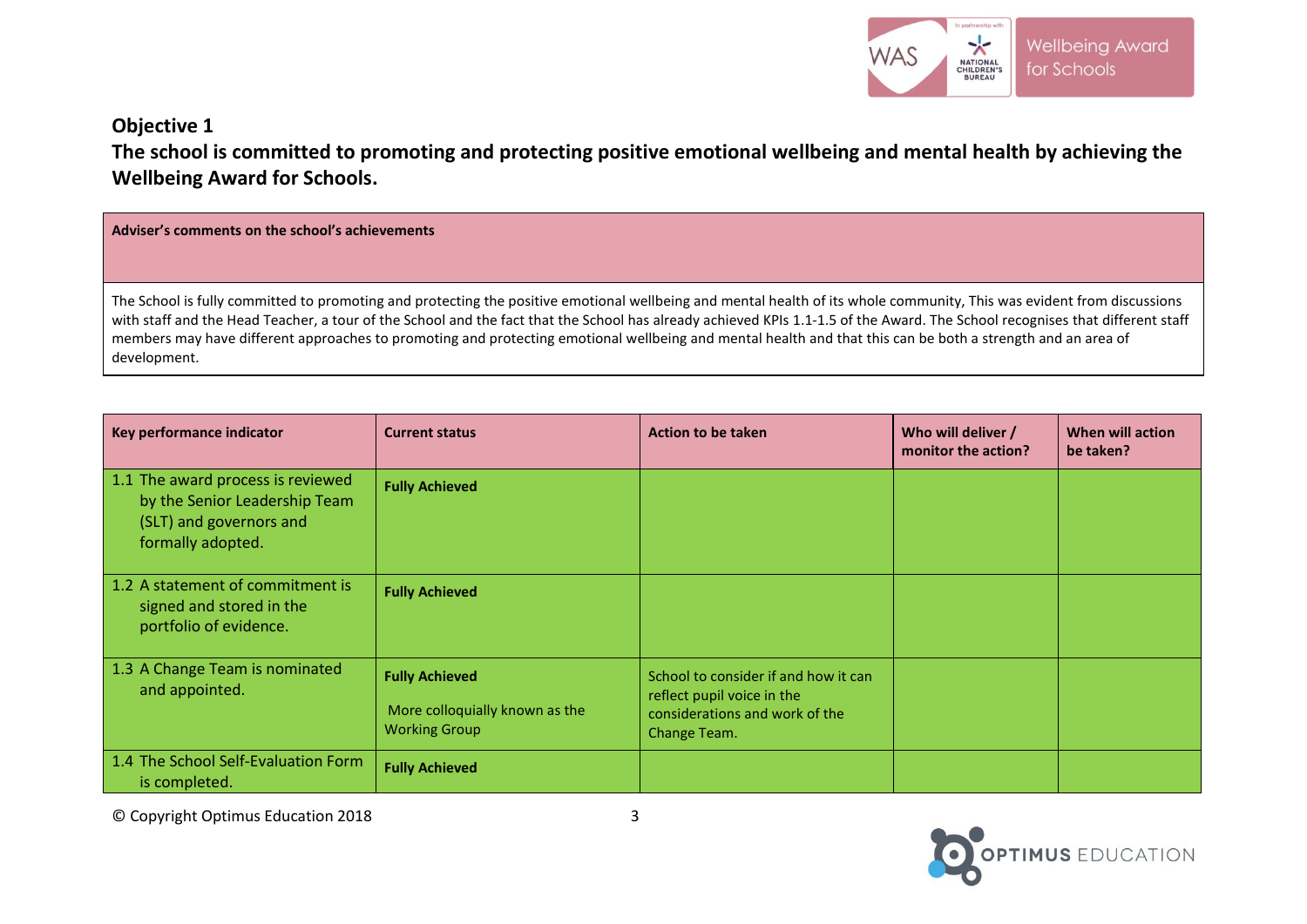

| 1.5 The Stakeholder Evaluation<br>Forms are sent out and the<br>results analysed.                                               | <b>Fully Achieved</b>               |                                                                                                                                                                             |                                        |                                 |
|---------------------------------------------------------------------------------------------------------------------------------|-------------------------------------|-----------------------------------------------------------------------------------------------------------------------------------------------------------------------------|----------------------------------------|---------------------------------|
| 1.6 The Action Plan is prepared and<br>approved by the SLT.                                                                     | <b>Much More Development Needed</b> | Colin Noble to draft action plan and<br>send to School<br>School to revise or accept action plan<br>and send revision, or acceptance, to<br>CN to 26 <sup>th</sup> November | <b>CN</b><br><b>Working Party (WP)</b> | By 22.10.21<br>Approved         |
| 1.7 The Action Plan has been fully<br>completed and shared with all<br>key stakeholders.                                        | <b>Much More Development Needed</b> |                                                                                                                                                                             |                                        |                                 |
| 1.8 EVALUATION: The Action Plan is<br>regularly monitored, progress is<br>evaluated, and the findings<br>shared and acted upon. | <b>Much More Development Needed</b> | <b>Working Party to have the action</b><br>plan as an agenda item in all its<br>meetings to evaluate progress, share<br>findings and take action.                           | <b>WP</b>                              | <b>Ongoing from</b><br>26.11.21 |

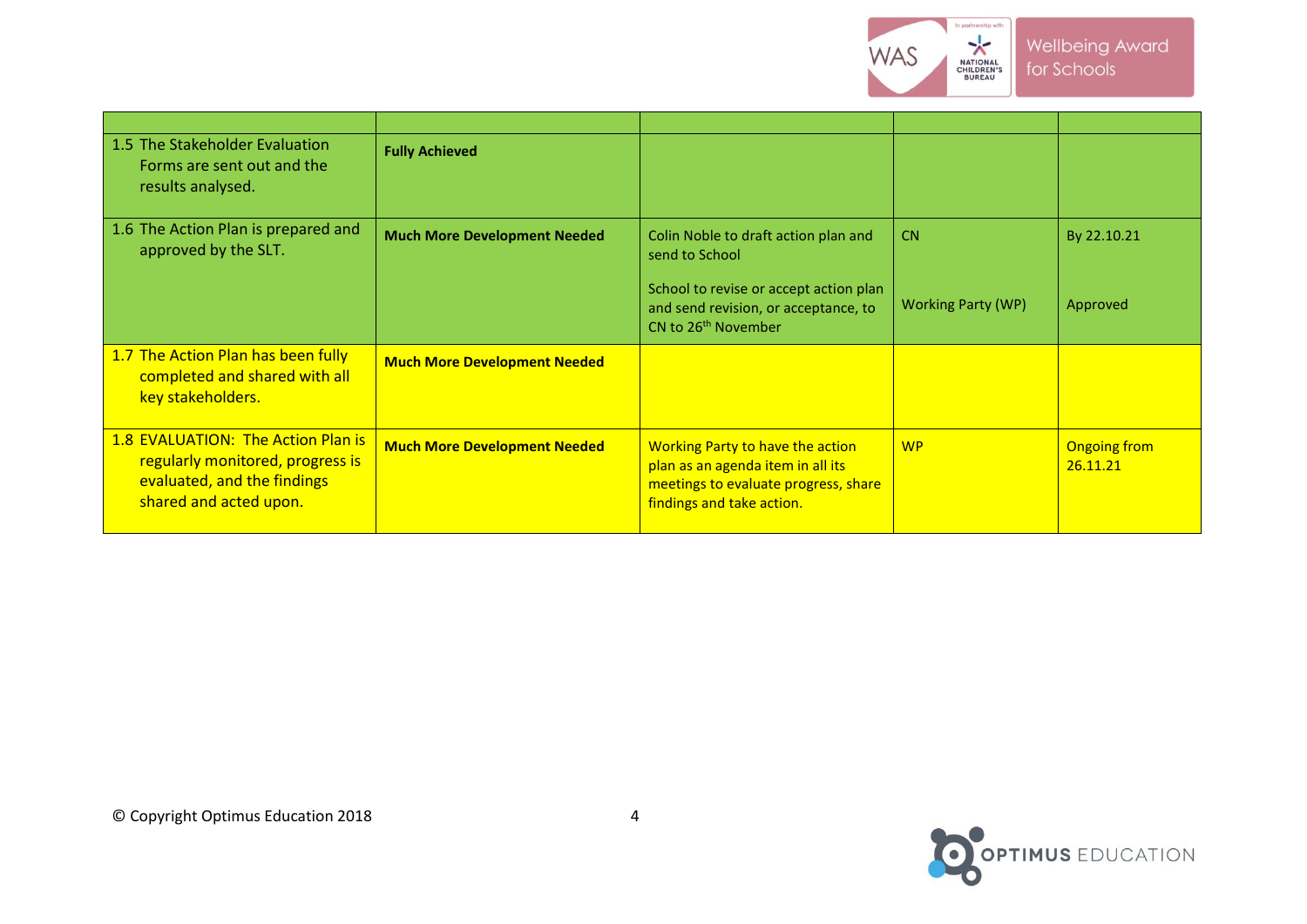

# **The school has a clear vision and strategy for promoting and protecting emotional wellbeing and mental health, which is communicated to all involved with the school.**

#### **Adviser's comments on the school's achievements**

The School's aims, as stated on its website, go a long way to establishing a vision**: "**Our aim is to ensure that all our children are happy, fulfilled and challenged in a rich learning environment which aims to cater for their individual needs, preparing them well for the next stage in their education and develops a love for learning.

We believe our priority is to establish a secure and relaxed atmosphere where: *Children feel they can question, identify difficulties and overcome them without fear; Realistic goals are set for children's intellectual, physical, social and emotional development and where they are encouraged to set similar realistic goals for themselves; Children's own self image is openly and positively valued by peers and adults."*

There is some scope to making this more explicit about emotional wellbeing and mental health but is not necessary as they are strongly implied already.

The Strategy is referenced as part of the School Improvement Plan, but there it would be preferable if an appendix were written which includes specific aspects of the Strategy e.g. staff wellbeing, staff training and development, parents/carers and resources.

| Key performance indicator        | <b>Current status</b>        | <b>Action to be taken</b>           | Who will deliver /   | When will action |
|----------------------------------|------------------------------|-------------------------------------|----------------------|------------------|
|                                  |                              |                                     | monitor the action?  | be taken?        |
| 2.2. The school has reviewed its | <b>Much More Development</b> | Use the pro forma 2.2 on            | <b>Working Party</b> | By Xmas 2021     |
| provision and understands how    | <b>Needed</b>                | AwardPlace                          |                      |                  |
| it currently supports emotional  |                              | https://app.awardplace.co.uk/resour |                      |                  |
| wellbeing and mental health and  |                              | ces/32/WAS                          |                      |                  |
| where strengths, gaps and        |                              |                                     |                      |                  |
| weaknesses in provision exist.   |                              |                                     |                      |                  |
|                                  |                              |                                     |                      |                  |

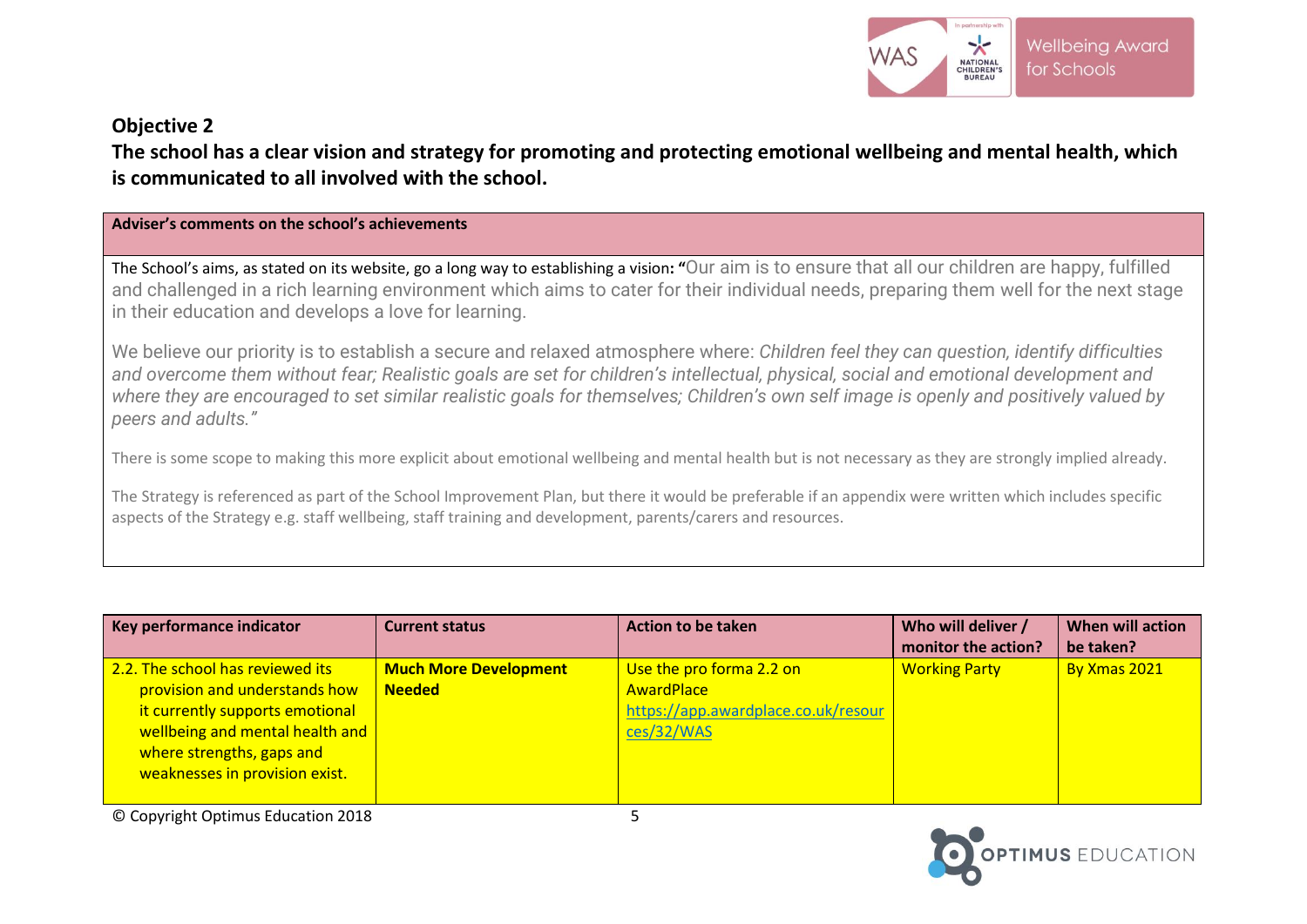

| 2.3 All relevant school policies<br>(bullying, safeguarding, etc.)<br>have been audited to ensure<br>they connect with the school's<br>work on emotional wellbeing<br>and mental health.                 | <b>Partly Achieved</b><br>Some policies have been<br>reviewed, e.g. Safeguarding and<br>Homework but others need to<br>be either reviewed or checked<br>for consistent implementation<br>e.g. anti-bullying and<br>assessment. | Review relevant policies which may<br>have an impact on emotional<br>wellbeing and mental health.                                                           | <b>SLT</b>                             | By February 2022                |
|----------------------------------------------------------------------------------------------------------------------------------------------------------------------------------------------------------|--------------------------------------------------------------------------------------------------------------------------------------------------------------------------------------------------------------------------------|-------------------------------------------------------------------------------------------------------------------------------------------------------------|----------------------------------------|---------------------------------|
| 2.4 The school has reviewed and<br>understands all the relevant risk<br>factors that can impact on<br>emotional wellbeing and mental<br>health in pupils.                                                | <b>Much More Development</b><br><b>Needed</b>                                                                                                                                                                                  | Identify where risk factors have been<br>considered.<br>Colin Noble to send a policy from<br>another school which lists the typical<br>risk factors.        | <b>Working Party</b><br>CN             | By February 2022<br>By 22.10.21 |
| 2.5 A strategy for emotional<br>wellbeing and mental health,<br>which takes into account all<br>reviews and audits and<br>addresses any gaps in provision,<br>is approved and in place.                  | <b>Fully Achieved</b><br>But needs more detail as an<br>appendix                                                                                                                                                               | Colin Noble to send an example from<br>another school                                                                                                       | CN                                     | By 22.10.21                     |
| 2.6 The strategy and vision<br>statement are communicated to<br>the whole-school community.                                                                                                              | <b>Much More Development</b><br><b>Needed</b>                                                                                                                                                                                  | Use staff meetings, website,<br>newsletters to parents, assemblies<br>and PSHCE to communicate the<br>vision and strategy.                                  | <b>Working Party</b>                   | By Xmas 2021                    |
| 2.7 EVALUATION: The SLT has<br>identified a clear set of<br>outcomes for measuring the<br>impact of the strategy and<br>progress towards them is<br>monitored and appropriate<br>follow-up action taken. | <b>Much More Development</b><br><b>Needed</b>                                                                                                                                                                                  | Decide which outcomes would be<br>most beneficial, using the<br><b>Stakeholder Evaluation Forms, and</b><br>put in the Strategy appendix (see 2.5<br>above) | <b>Working Party and</b><br><b>SLT</b> | By Xmas 2021                    |

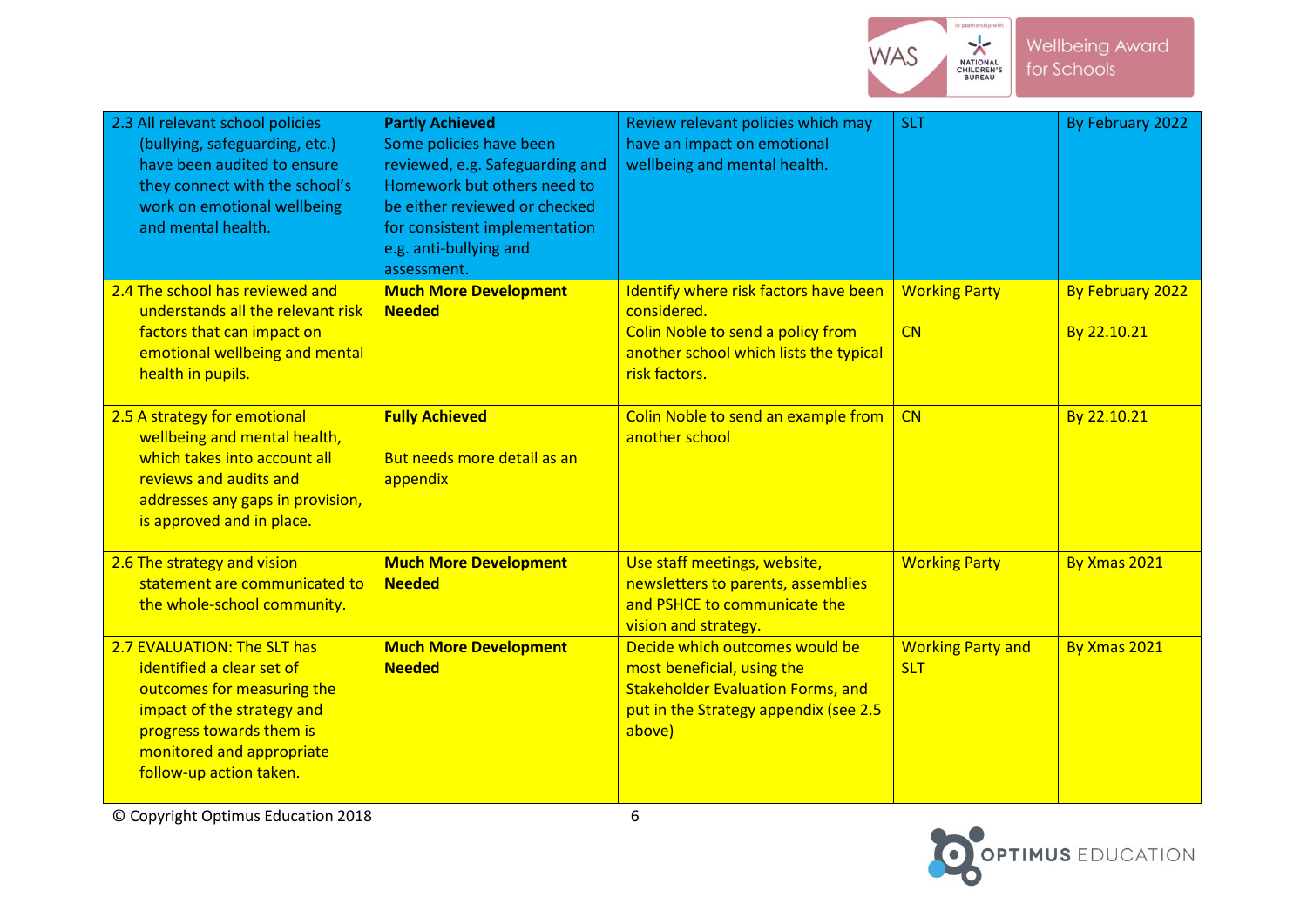

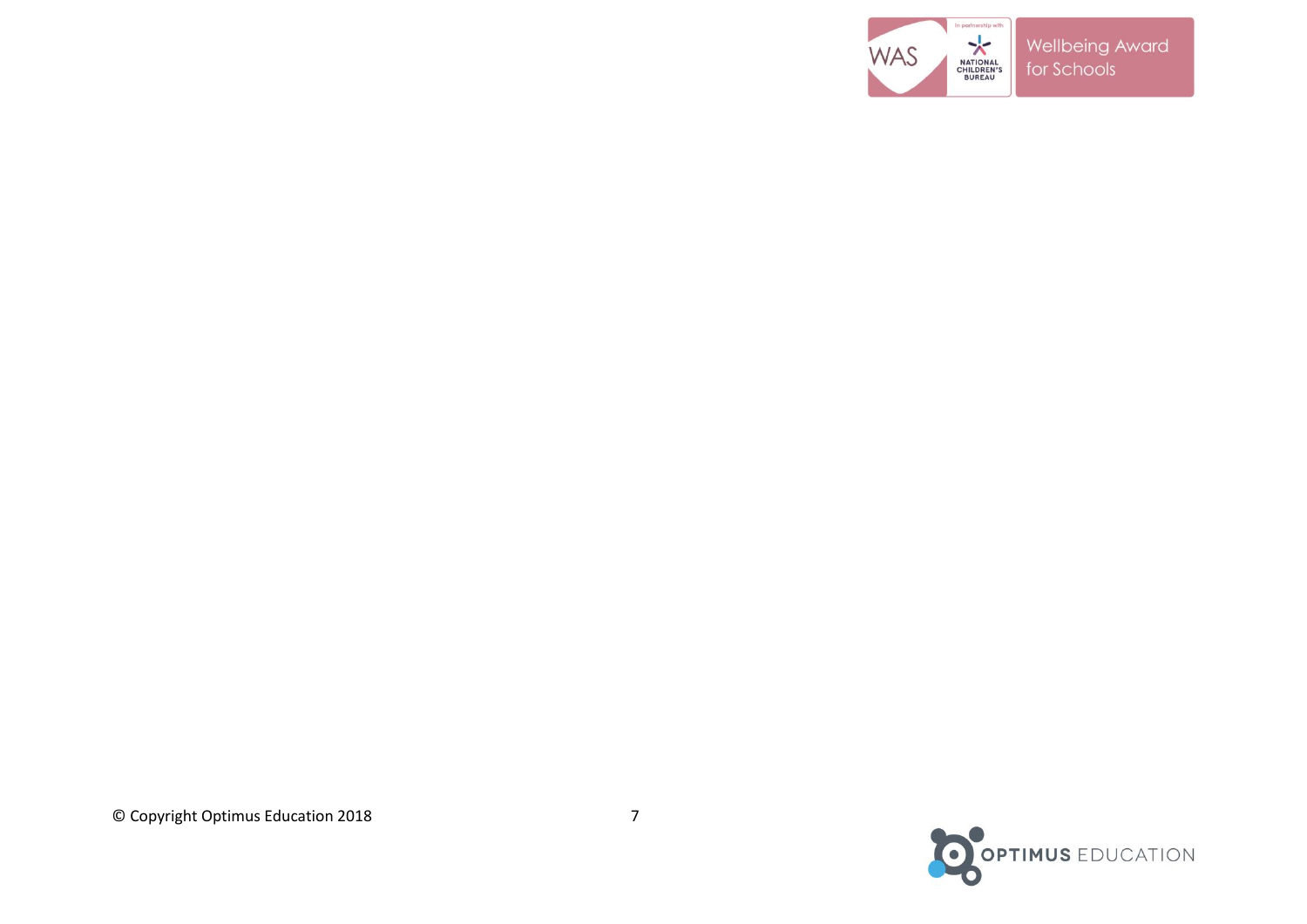

**The school has a positive culture which regards emotional wellbeing and mental health as the responsibility of all.**

One of the characteristics of the School, admittedly drawn from only a short day visit and conversations with a small number of staff, is its excellent practice in some pockets but an inconsistent approach in others. This was not true from a tour of the School, which revealed an atmosphere of universal and goodhumoured mutual respect. This is always a good litmus test for any organisation's emotional health. However, some things would benefit from a more consistent approach such as: classrooms having an area which promotes emotional wellbeing and a common enthusiasm for PSHCE and commitment to its teaching.

| Key performance indicator                                                                                                                                                                                        | <b>Current status</b>                                                                                                                 | <b>Action to be taken</b>                                                                                                                                                                                                                                                                                                                                                                    | Who will deliver /<br>monitor the action?                      | <b>When will action</b><br>be taken?    |
|------------------------------------------------------------------------------------------------------------------------------------------------------------------------------------------------------------------|---------------------------------------------------------------------------------------------------------------------------------------|----------------------------------------------------------------------------------------------------------------------------------------------------------------------------------------------------------------------------------------------------------------------------------------------------------------------------------------------------------------------------------------------|----------------------------------------------------------------|-----------------------------------------|
| 3.1 The school takes steps to create<br>an awareness across the whole-<br>school community of the<br>importance of emotional<br>wellbeing and mental health,<br>including its impact on academic<br>performance. | <b>Partly Achieved.</b><br>There is some very good<br>practice in school but it is not<br>currently consistent across all<br>classes. | Increase the number of notices,<br>notice boards and posters in school<br>which refer to aspects of emotional<br>wellbeing and mental health.<br>Use staff meetings to discuss the<br>issues and draw staff attention to<br>the NAHT/Public Health England<br>document at<br>https://assets.publishing.service.gov.<br>uk/government/uploads/system/upl<br>oads/attachment_data/file/370686/ | <b>Working Party</b><br><b>Working Party and</b><br><b>SLT</b> | By February 2022<br><b>By Xmas 2021</b> |
|                                                                                                                                                                                                                  |                                                                                                                                       | HT briefing layoutvFINALvii.pdf                                                                                                                                                                                                                                                                                                                                                              |                                                                |                                         |
| 3.2 The whole-school community                                                                                                                                                                                   | <b>Much More Development</b>                                                                                                          | Use the website, parental                                                                                                                                                                                                                                                                                                                                                                    | <b>Working Party</b>                                           | <b>By Xmas 2021</b>                     |
| has contributed to the vision                                                                                                                                                                                    | <b>Needed</b>                                                                                                                         | newsletters and staff meetings to                                                                                                                                                                                                                                                                                                                                                            |                                                                |                                         |
| and strategy for emotional                                                                                                                                                                                       |                                                                                                                                       | inform and discuss the vision and                                                                                                                                                                                                                                                                                                                                                            |                                                                |                                         |

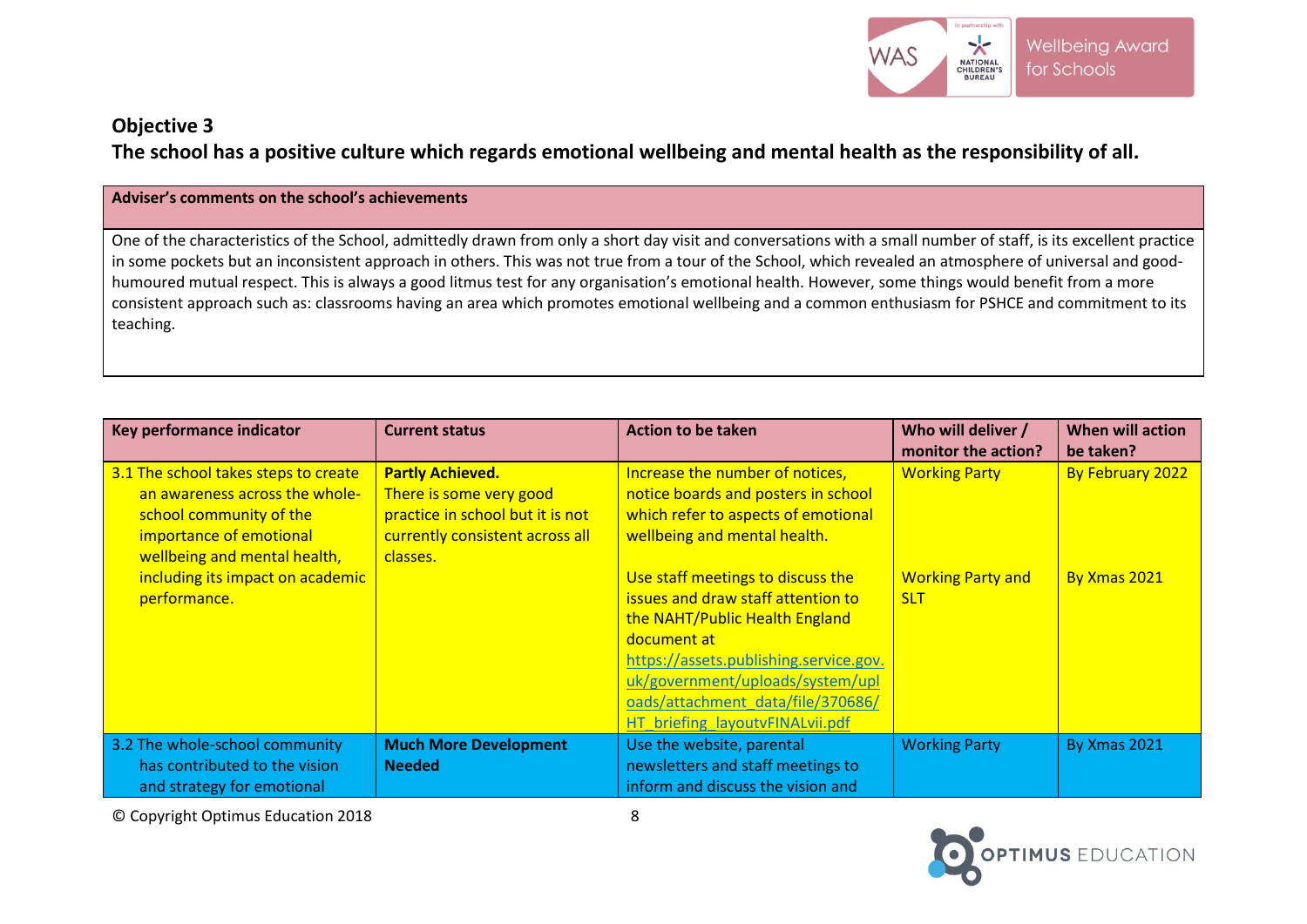

| wellbeing and mental health.                                                                                                                                                                                                                                                |                                                                                                                                                                           | strategy.                                                                                                                                                                                                                                    |                                                      |                                       |
|-----------------------------------------------------------------------------------------------------------------------------------------------------------------------------------------------------------------------------------------------------------------------------|---------------------------------------------------------------------------------------------------------------------------------------------------------------------------|----------------------------------------------------------------------------------------------------------------------------------------------------------------------------------------------------------------------------------------------|------------------------------------------------------|---------------------------------------|
| 3.3 The whole-school community<br>understands their role in<br>promoting and protecting<br>emotional wellbeing and mental<br>health.                                                                                                                                        | <b>Fully Achieved</b>                                                                                                                                                     |                                                                                                                                                                                                                                              |                                                      |                                       |
| 3.4 An accountability framework<br>clearly sets out who is<br>responsible for emotional<br>wellbeing and mental health<br>within the school leadership.                                                                                                                     | <b>Much More Development</b><br><b>Needed</b>                                                                                                                             | <b>Working Party to write the</b><br>accountability framework. See<br>https://app.awardplace.co.uk/resour<br>ces/33/WAS                                                                                                                      | <b>Working Party</b>                                 | By Xmas 2021                          |
| 3.5 The school works to implement<br>positive ways of talking about,<br>and removing the stigma<br>around, mental health.                                                                                                                                                   | <b>Partly Achieved</b><br>Work takes place to address this<br>issue in PSHCE and in<br>assemblies, but the School feels<br>that it is inconsistent in its<br>application. | Discuss ways in which assembles and<br><b>PSHCE can more consistently</b><br>address the issue of removing stigma<br>from issues to do with mental<br>health.<br>Consider making use of the materials<br>available from Time To Change time- | <b>Working Party/SLT</b><br><b>Working Party/SLT</b> | By Easter 2022<br><b>By Xmas 2021</b> |
|                                                                                                                                                                                                                                                                             |                                                                                                                                                                           | to-change.org.uk                                                                                                                                                                                                                             |                                                      |                                       |
| 3.6 EVALUATION: The school<br>evaluates the extent to which<br>the whole-school community<br>feels comfortable talking about,<br>and taking responsibility for,<br>emotional wellbeing mental<br>health within the school, and<br>appropriate follow-up action is<br>taken. | <b>Fully Achieved</b>                                                                                                                                                     |                                                                                                                                                                                                                                              |                                                      |                                       |

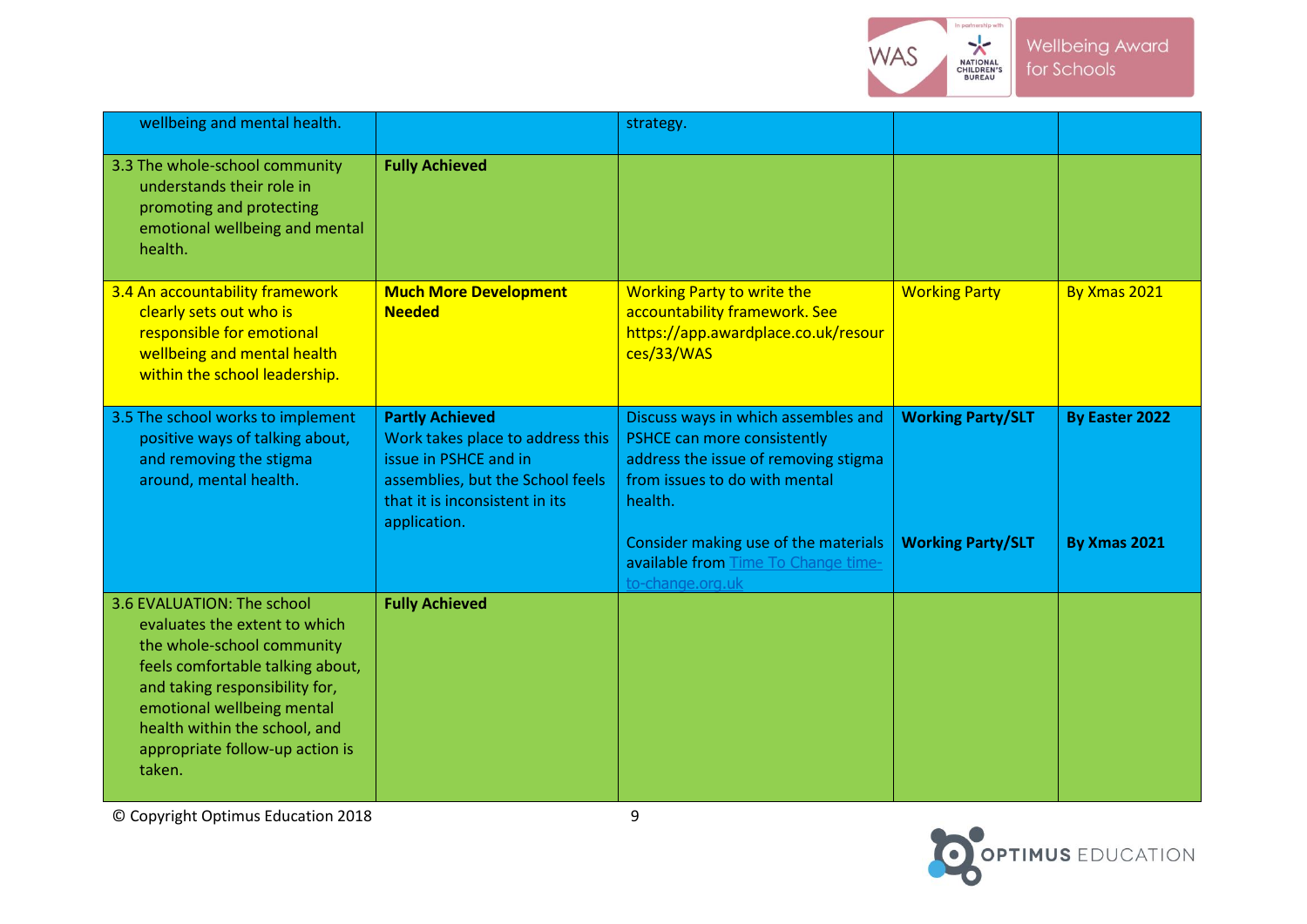

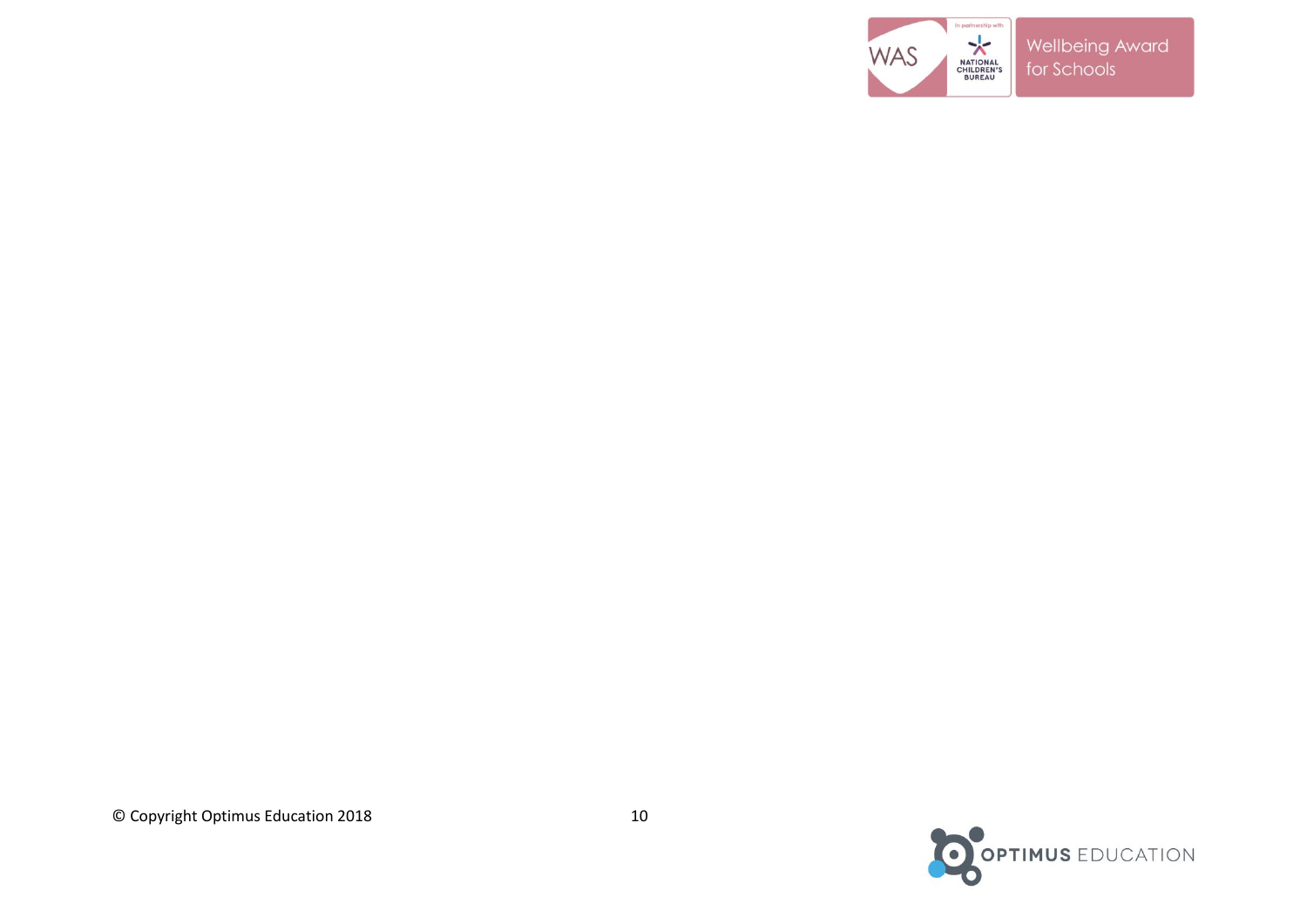

# **Objective 4 The school actively promotes staff emotional wellbeing and mental health.**

### **Adviser's comments on the school's achievements**

The School does very well with this objective, achieving all five KPIs. It will need to make sure that the reference to staff emotional wellbeing and mental health is more fully referenced in the mooted strategy appendix (see 2.5). The staff room, spacious comfortable and welcoming, might benefit from a dedicated wellbeing board and/or a shout out board.

| Key performance indicator                                                                                  | <b>Current status</b>                                                                      | <b>Action to be taken</b> | Who will deliver /<br>monitor the action? | <b>When will action</b><br>be taken? |
|------------------------------------------------------------------------------------------------------------|--------------------------------------------------------------------------------------------|---------------------------|-------------------------------------------|--------------------------------------|
| 4.1 Staff emotional wellbeing and<br>mental health is specifically<br>included in the strategy.            | <b>Fully Achieved</b>                                                                      |                           |                                           |                                      |
| 4.2 A budget is in place and<br>resources allocated for staff<br>emotional wellbeing and mental<br>health. | <b>Fully Achieved</b>                                                                      |                           |                                           |                                      |
| 4.3 Stress management, positive<br>wellbeing interventions and                                             | <b>Fully Achieved</b><br><b>Through Wellbeing</b>                                          |                           |                                           |                                      |
| reward systems are in place for<br>staff.                                                                  | Wednesdays, the Local<br>Authority staff scheme, and the<br>developing outdoor staff room. |                           |                                           |                                      |
| 4.4 The staff appraisal system,                                                                            | <b>Fully Achieved</b>                                                                      |                           |                                           |                                      |
| alongside ongoing supervision,                                                                             | Recent changes to the staff                                                                |                           |                                           |                                      |
| ensures emotional wellbeing                                                                                | appraisal protocols mean that                                                              |                           |                                           |                                      |
| and mental health is recognised                                                                            | the 'wellbeing question' is                                                                |                           |                                           |                                      |
| and monitored.                                                                                             | asked axiomatically.                                                                       |                           |                                           |                                      |

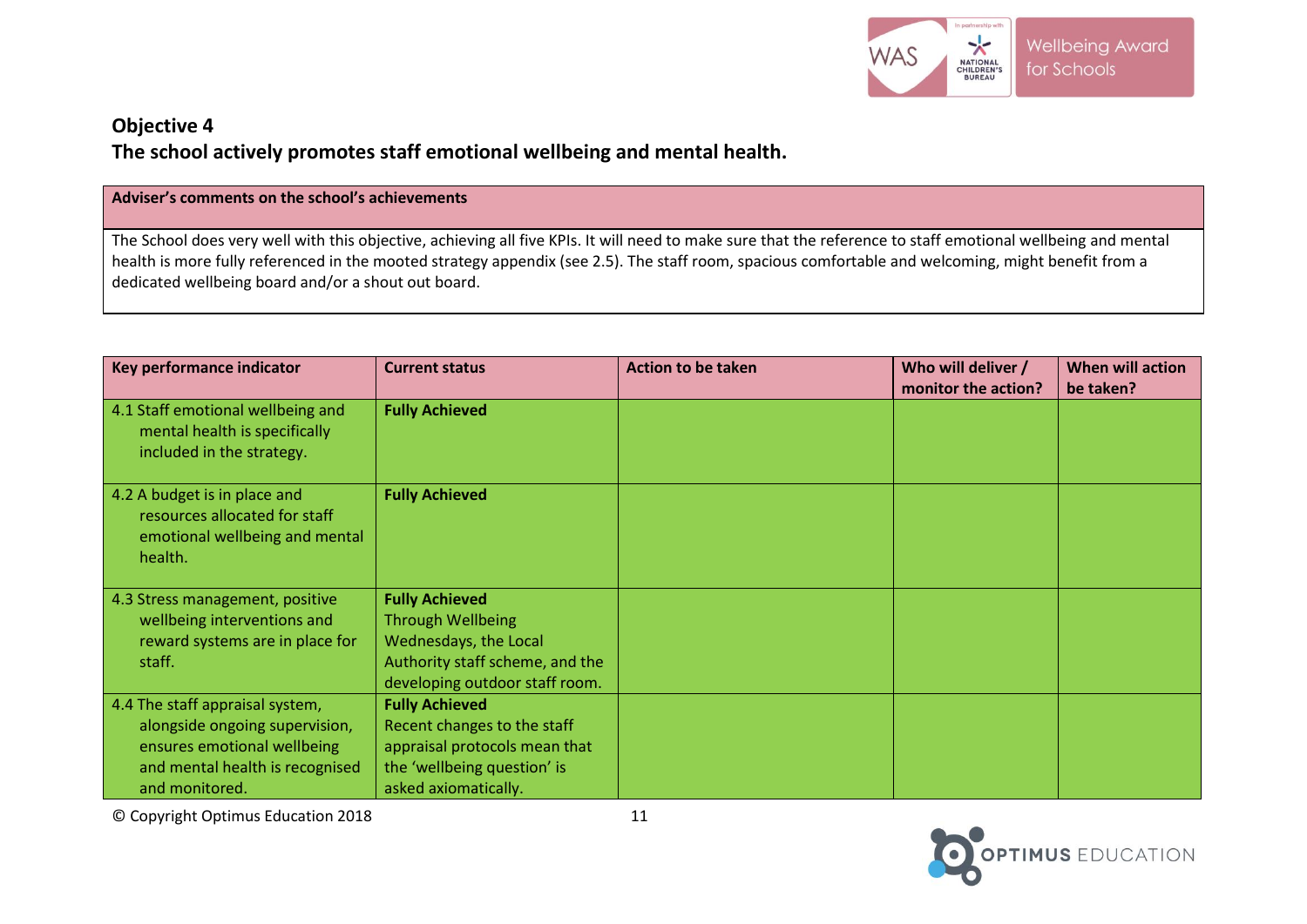

| 4.5 EVALUATION: Feedback is<br>gathered from staff about the<br>quality of support in place for<br>their emotional wellbeing and<br>mental health, and appropriate<br>follow-up action is taken. | <b>Fully Achieved</b> |  |  |
|--------------------------------------------------------------------------------------------------------------------------------------------------------------------------------------------------|-----------------------|--|--|

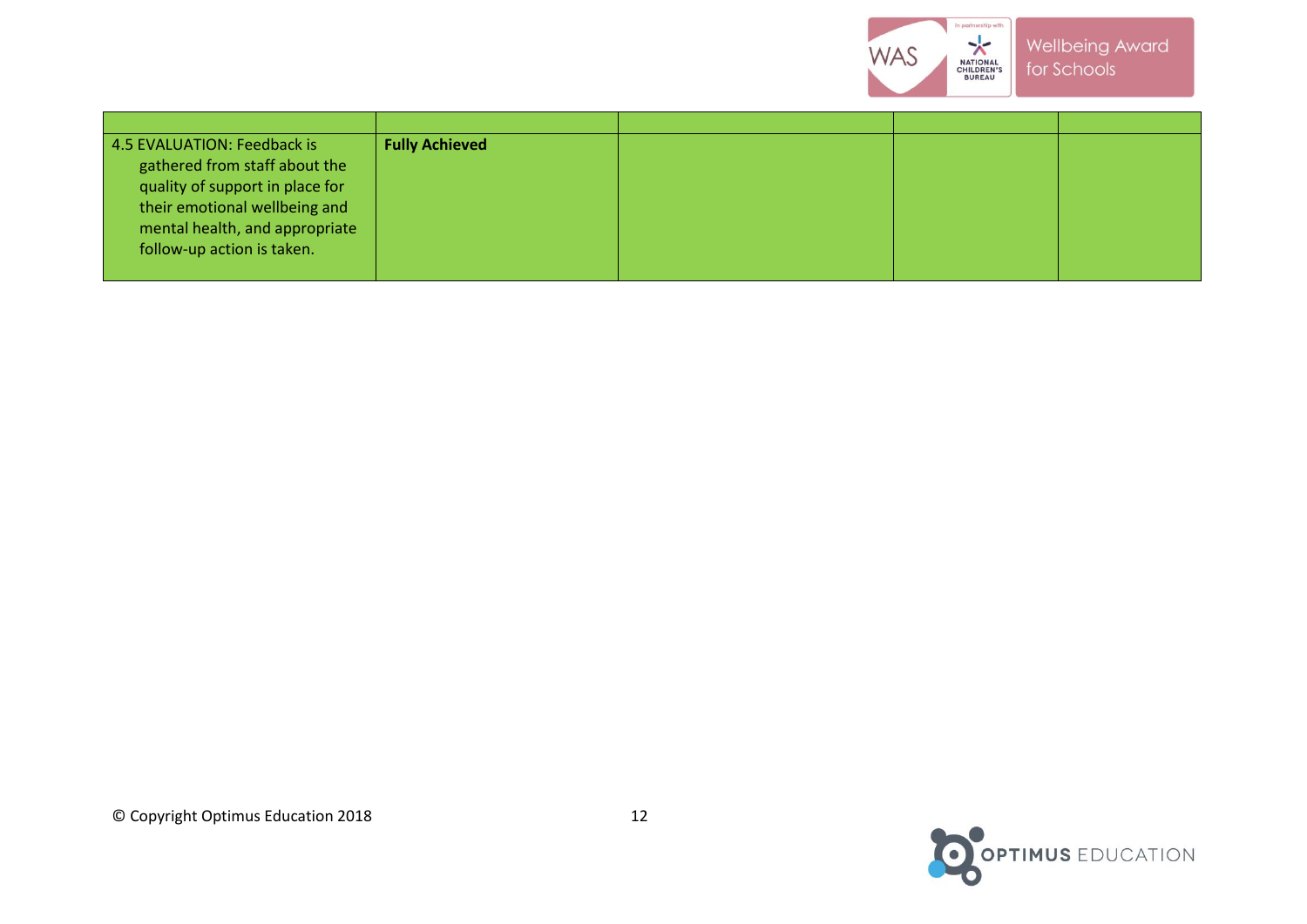

# **The school prioritises professional learning and staff development on emotional wellbeing and mental health.**

# **Adviser's comments on the school's achievements** The School has some very well trained staff and it is apparent that most staff are confident in their roles of promoting and protecting emotional wellbeing and mental health.

| Key performance indicator                                                                                                                                                               | <b>Current status</b>                                                                                 | <b>Action to be taken</b>                                                                                                               | Who will deliver /<br>monitor the action? | When will action<br>be taken? |
|-----------------------------------------------------------------------------------------------------------------------------------------------------------------------------------------|-------------------------------------------------------------------------------------------------------|-----------------------------------------------------------------------------------------------------------------------------------------|-------------------------------------------|-------------------------------|
| 5.1 Professional learning and staff<br>development forms part of the<br>strategy, including consideration<br>of resource allocation.                                                    | <b>Partly Achieved</b>                                                                                | <b>Ensure that reference to</b><br>professional learning and staff<br>development is put into the<br>appended strategy (see 2.5 above). | <b>Working Party</b>                      | By February 2022              |
| 5.2 The school is aware of current<br>confidence and capacity among<br>staff in promoting emotional<br>wellbeing and mental health,<br>and training needs are<br>identified.            | <b>Fully Achieved</b>                                                                                 |                                                                                                                                         |                                           |                               |
| 5.3 The school has a targeted short-<br>term and long-term CPD<br>programme in place that<br>includes emotional wellbeing<br>and mental health, with training<br>opportunities offered. | <b>Fully Achieved</b><br>The School has been more<br>adept at targeting issues rather<br>than people. |                                                                                                                                         |                                           |                               |
| 5.4 A programme of mental health                                                                                                                                                        | <b>Fully Achieved</b>                                                                                 | Draw staff attention to the existence                                                                                                   | <b>Working Party</b>                      | By Xmas 2921                  |

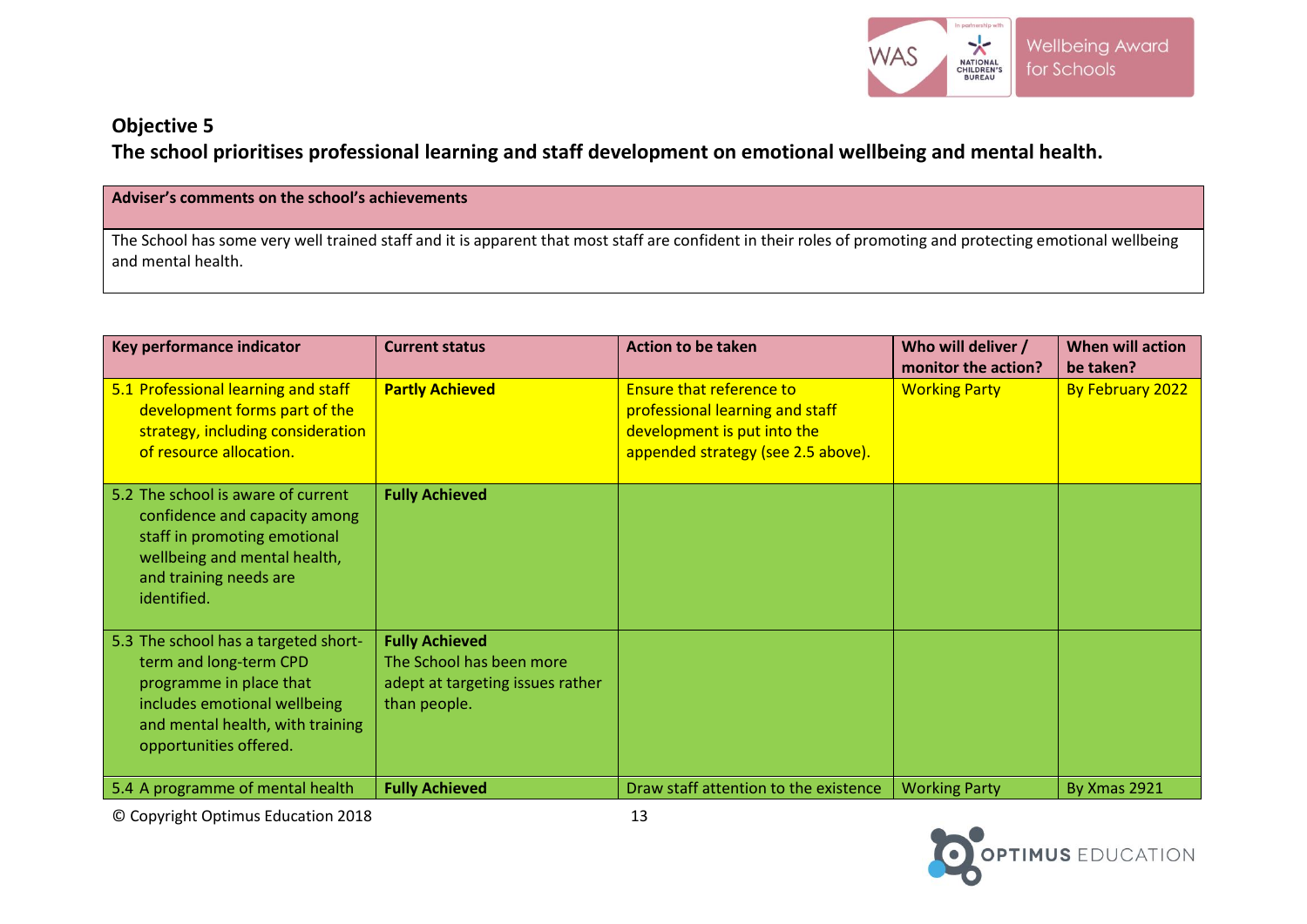

| awareness training is available<br>to all staff.                                                                                                                                                                                         | The training about attachment<br>disorder was well attended by<br>staff.                                                                                 | and use of Mind Ed<br>https://www.minded.org.uk/ |  |
|------------------------------------------------------------------------------------------------------------------------------------------------------------------------------------------------------------------------------------------|----------------------------------------------------------------------------------------------------------------------------------------------------------|--------------------------------------------------|--|
| 5.5 EVALUATION: The school<br>evaluates the extent to which all<br>teaching staff feel they have the<br>knowledge and skills to promote<br>emotional wellbeing in their<br>class teaching, and appropriate<br>follow-up action is taken. | <b>Fully Achieved</b><br>But ensure that there is a<br>positive response to any<br>training requests made in the<br><b>Stakeholder Evaluation Forms.</b> |                                                  |  |

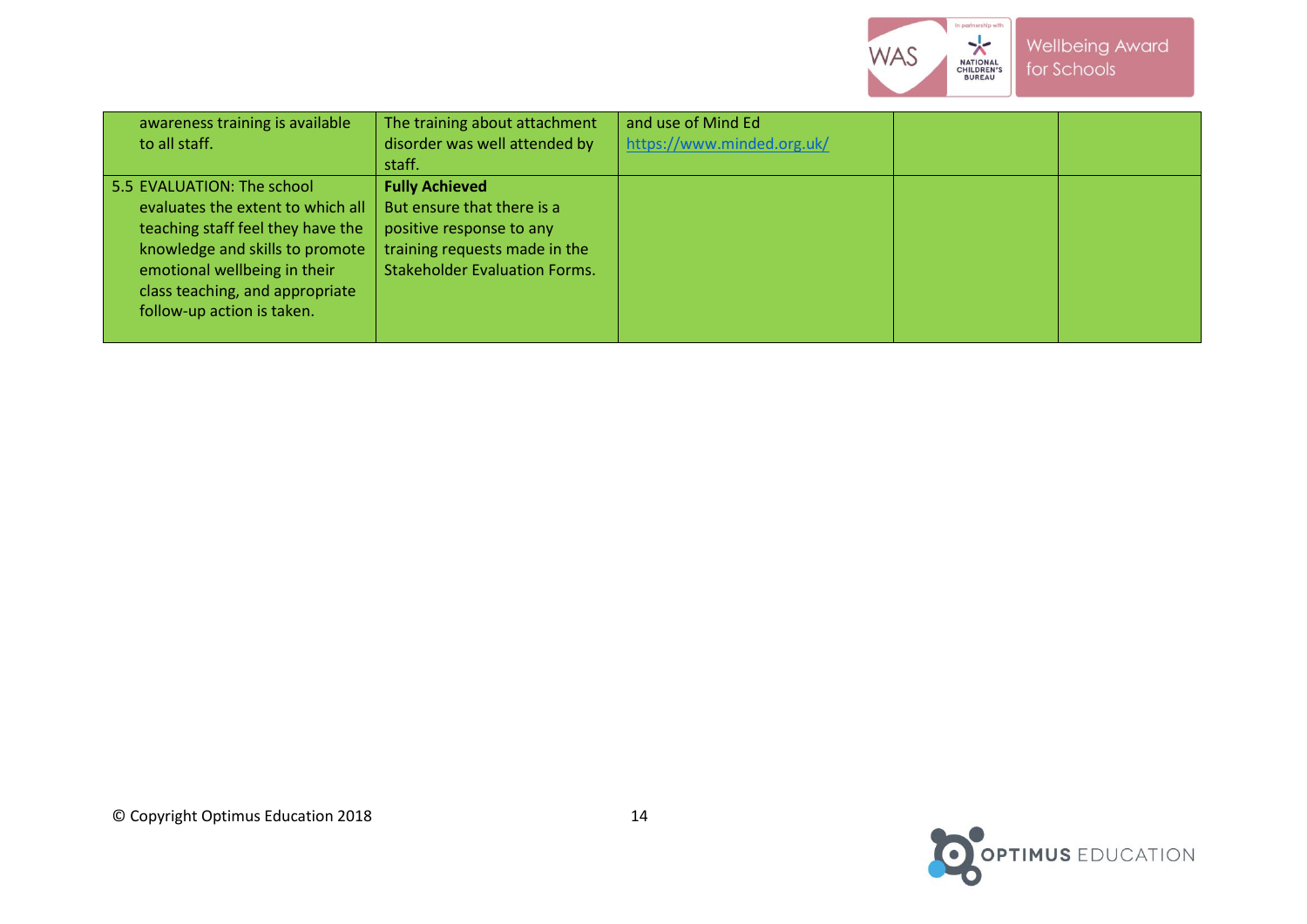

**The school understands the different types emotional and mental health needs across the school and has systems in place to respond appropriately.**

#### **Adviser's comments on the school's achievements**

The School has an enviable staff resource to help address children's issues within emotional wellbeing and mental health**.** It could improve its work by being more forensic in the way in which it assesses need and more consistent in its use of CPOMS. It could also make better use of its website and notices around school to adverstise external services which can help with emotional wellbeing and mental health.

| Key performance indicator                                                                                                        | <b>Current status</b>                                                                                                                                                                                                                                                                                                | <b>Action to be taken</b>                                               | Who will deliver /<br>monitor the action? | <b>When will action</b><br>be taken? |
|----------------------------------------------------------------------------------------------------------------------------------|----------------------------------------------------------------------------------------------------------------------------------------------------------------------------------------------------------------------------------------------------------------------------------------------------------------------|-------------------------------------------------------------------------|-------------------------------------------|--------------------------------------|
| 6.1 Assessments of pupil and staff<br>needs are conducted at regular<br>points and feedback is acted<br>upon.                    | <b>Partly Achieved</b><br>The staff appraisal system<br>means that staff needs are<br>regularly assessed, but the pupil<br>progress meetings, which would<br>be a good way of regularly<br>assessing pupil needs might<br>need to be made more<br>consistent in addressing the<br>more holistic needs of all pupils. | Introduce a revised pupil progress<br>meeting schedule and expectation. | HT and DHT                                | By Xmas 2021                         |
| 6.2 All staff can identify and<br>respond appropriately to signs<br>of emotional or mental distress<br>in pupils and each other. | <b>Fully Achieved</b><br>But might need to do more<br>Team Teach training.                                                                                                                                                                                                                                           |                                                                         |                                           |                                      |
| 6.3 There is a clear identification<br>and information sharing system<br>for pupils.                                             | <b>Fully Achieved</b><br>The School uses CPOMS and<br>there is a need to obtain a more                                                                                                                                                                                                                               |                                                                         |                                           |                                      |

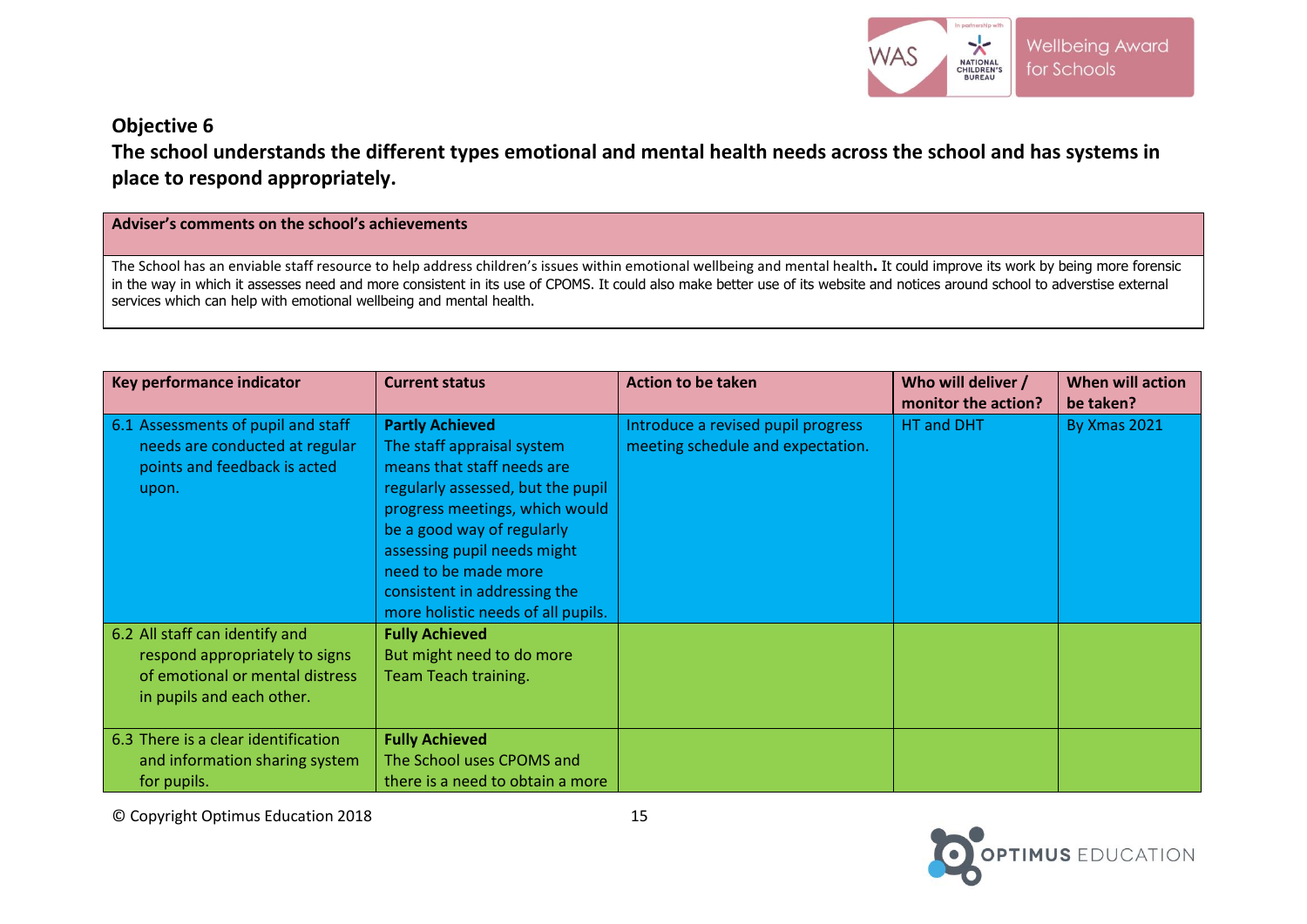

|                                                                                                                                                                                                   | consistent approach to it<br>through training and meetings.                                                                                                                                        |                                                                                                          |                      |                     |
|---------------------------------------------------------------------------------------------------------------------------------------------------------------------------------------------------|----------------------------------------------------------------------------------------------------------------------------------------------------------------------------------------------------|----------------------------------------------------------------------------------------------------------|----------------------|---------------------|
| 6.4 The school uses its best<br>endeavours to provide for pupils<br>a range of interventions<br>appropriate to the needs<br>identified.                                                           | <b>Fully Achieved</b><br>Interventions such from ELSA-<br>trained staff and the use of<br>lego-therapy are available.<br>External referrals can also be<br>made to a range of outside<br>agencies. |                                                                                                          |                      |                     |
| 6.5 Arrangements with external<br>specialist services are in place<br>with clear referral pathways and<br>outcomes agreed for pupils.                                                             | <b>Fully Achieved</b>                                                                                                                                                                              |                                                                                                          |                      |                     |
| 6.6 The school provides signposts to<br>appropriate online information,<br>services and support.                                                                                                  | <b>Much More Development</b><br><b>Needed</b>                                                                                                                                                      | Use the website<br>Place posters with useful numbers in<br>areas where staff and pupils will see<br>them | <b>Working Party</b> | <b>By Xmas 2021</b> |
| 6.7 EVALUATION: Evidence is<br>gathered about the<br>effectiveness of the support<br>available for pupils' emotional<br>and mental health needs, and<br>appropriate follow-up action is<br>taken. | <b>Fully Achieved</b>                                                                                                                                                                              |                                                                                                          |                      |                     |

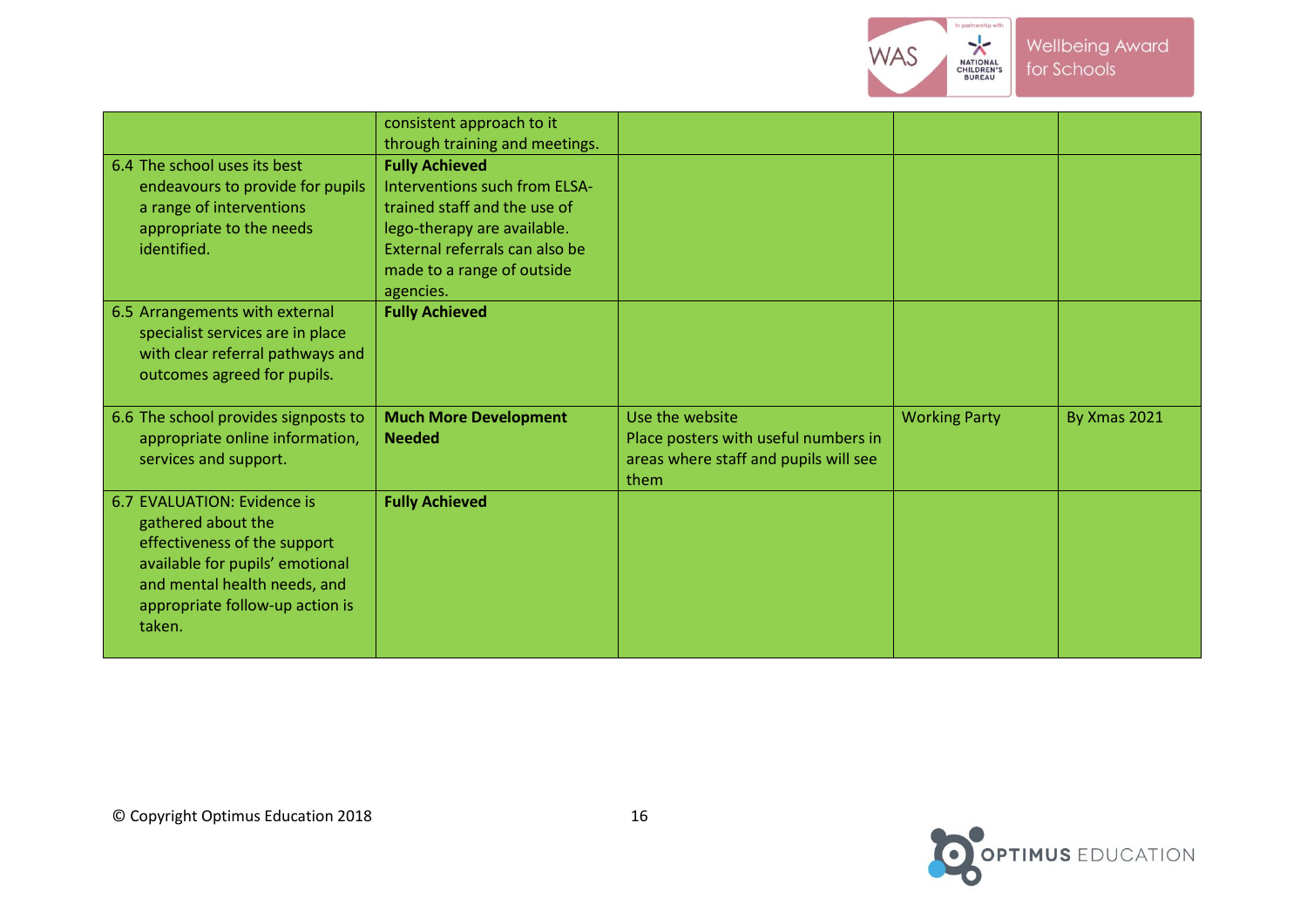

**The school actively seeks the ongoing participation of the whole-school community in its approach to emotional wellbeing and mental health.**

#### **Adviser's comments on the school's achievements**

There is much about the School's approach to whole-school community participation that is very good. Parental interest is high and governor support and involvement is tangible. There are some things that could be improved, such as a more consistent approach to pupil voice and wider and sustained communications about issues to do with emotional wellbeing and mental health.

| Key performance indicator           | <b>Current status</b>            | <b>Action to be taken</b>                    | Who will deliver /<br>monitor the action? | <b>When will action</b><br>be taken? |
|-------------------------------------|----------------------------------|----------------------------------------------|-------------------------------------------|--------------------------------------|
| 7.1 Pupil voice mechanisms are in   | <b>Partly Achieved</b>           | Introduce worry boxes/suggestion             | <b>Working Party</b>                      | By Xmas 2021                         |
| place and used at regular points.   | The School is one where pupil    | boxes in classrooms and in                   |                                           |                                      |
|                                     | voice is valued and heard, but   | communal areas.                              |                                           |                                      |
|                                     | there may be an inconsistency    | <b>Explore the value and possibility of</b>  |                                           |                                      |
|                                     | resulting in some children's     | rekindling the school council.               |                                           |                                      |
|                                     | voices not being heard.          |                                              |                                           |                                      |
| 7.2 The school works in partnership | <b>Partly Achieved</b>           | <b>Explore the possibility of organising</b> | <b>Working Party</b>                      | By Easter 2022                       |
| with parents/carers to respond      | The parents' stakeholder         | specific events for parents either just      |                                           |                                      |
| to their views and needs.           | evaluation forms have good       | socially and/or addressing specific          |                                           |                                      |
|                                     | evidence of this and there are   | issues of parental concern.                  |                                           |                                      |
|                                     | many parent-governors.           |                                              |                                           |                                      |
| 7.3 The school has identified       | <b>Fully Achieved</b>            |                                              |                                           |                                      |
| 'Wellbeing Champions' from          | Playtime Pals is up and running, |                                              |                                           |                                      |
| across the whole-school             | although it would be a good      |                                              |                                           |                                      |
| community.                          | idea to see if adult wellbeing   |                                              |                                           |                                      |
|                                     | champions could be found.        |                                              |                                           |                                      |
| 7.4 The school proactively and      | <b>Partly Achieved</b>           | Make better use of the website,              | <b>Working Party</b>                      | On-going                             |
| regularly communicates with         |                                  | letters to parents, assemblies, staff        |                                           |                                      |



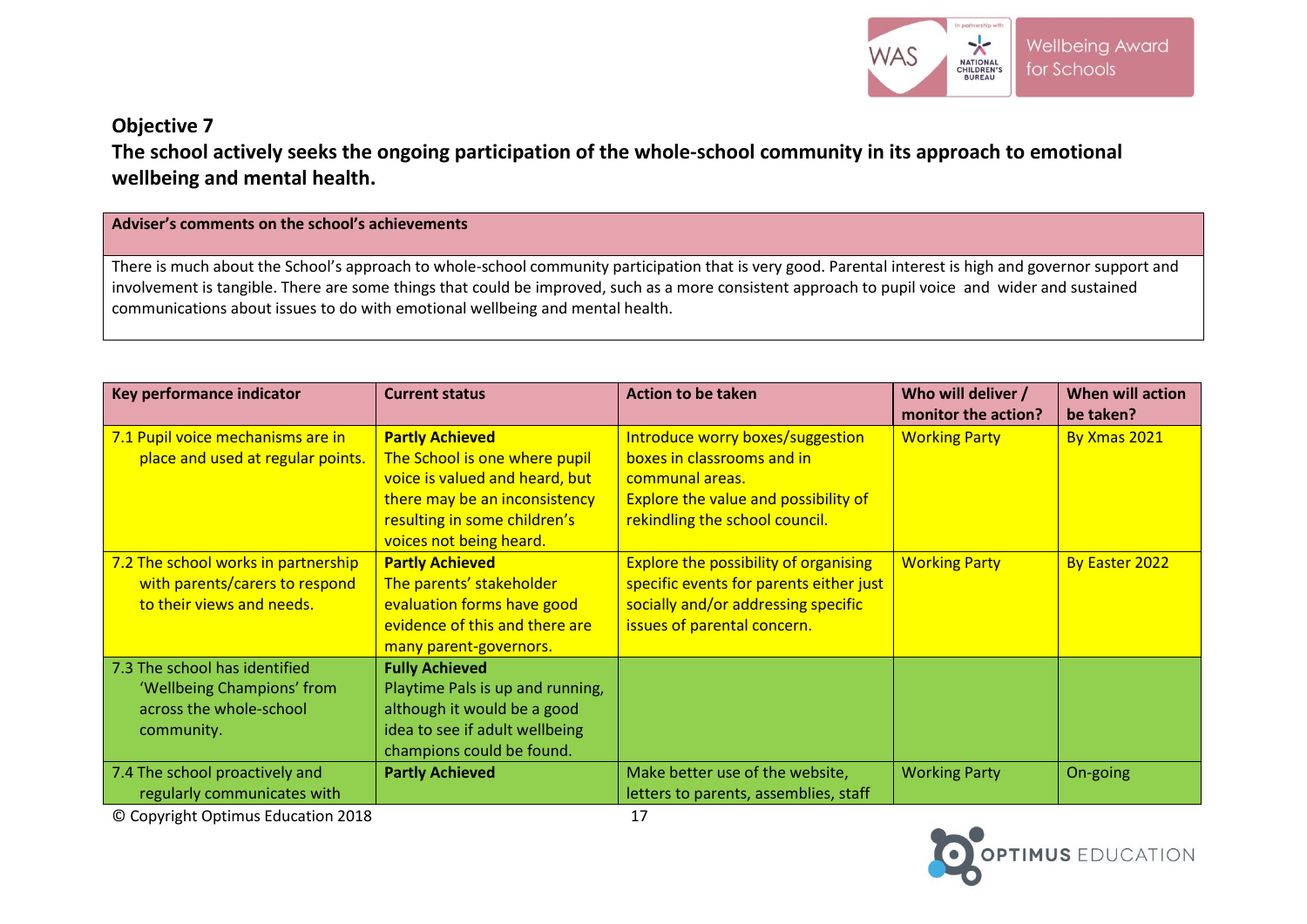

| the whole-school community<br>regarding emotional wellbeing<br>and mental health issues.                                                                                                                                              |                       | meetings, governor meetings to<br>communicate with the whole school<br>community about emotional |  |
|---------------------------------------------------------------------------------------------------------------------------------------------------------------------------------------------------------------------------------------|-----------------------|--------------------------------------------------------------------------------------------------|--|
|                                                                                                                                                                                                                                       |                       | wellbeing and mental health issues.                                                              |  |
| 7.5 EVALUATION: The school<br>monitors the extent to which<br>the whole-school community<br>feels engaged with the school's<br>approach to emotional<br>wellbeing and mental health,<br>and appropriate follow-up<br>action is taken. | <b>Fully Achieved</b> |                                                                                                  |  |

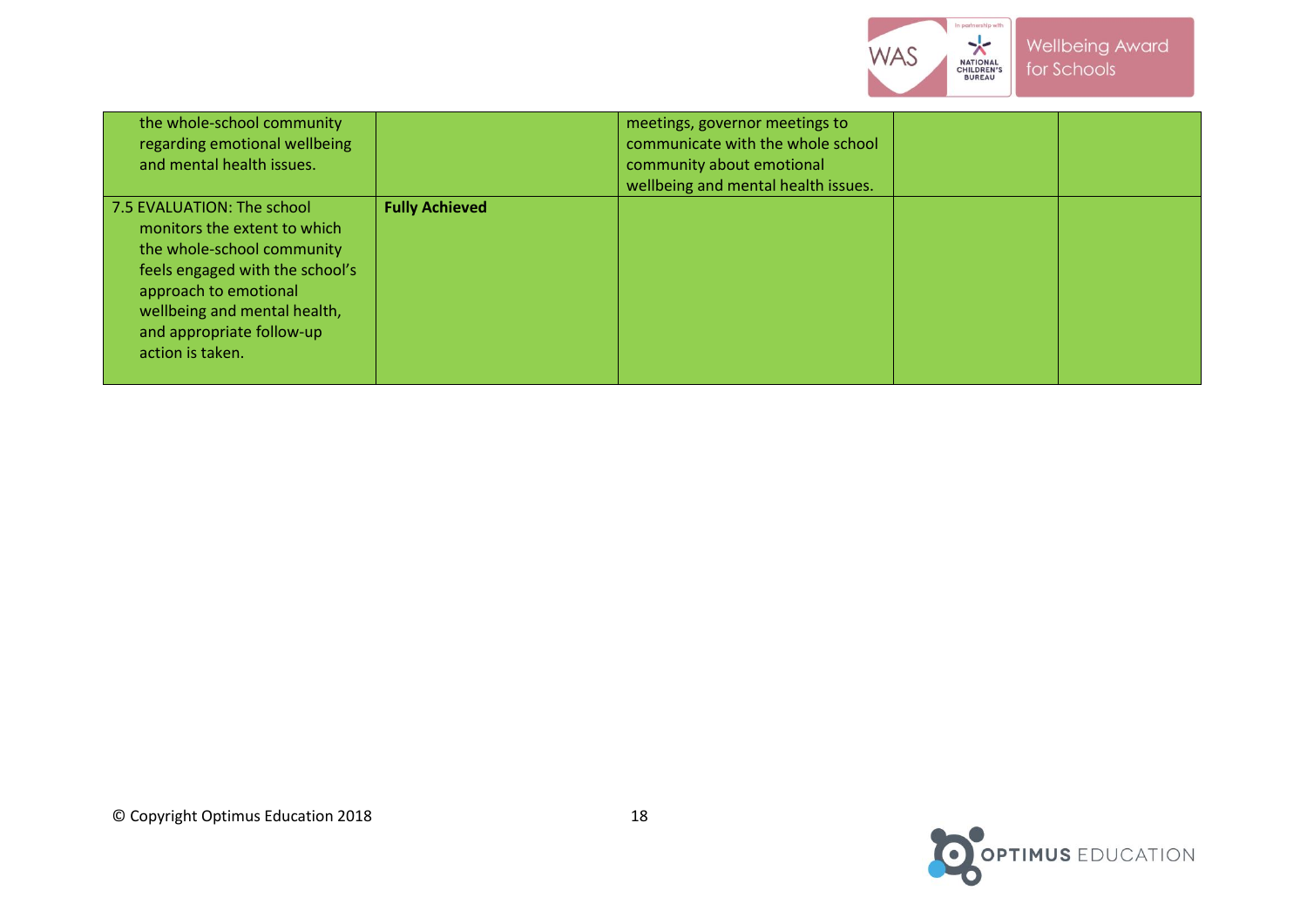

**The school works in partnerships with other schools, agencies and available specialist services to support emotional wellbeing and mental health**.

#### **Adviser's comments on the school's achievements**

The School does very well with this objective, achieving all five KPIs. It is clearly in the middle of a very tangible community in which statutory, voluntary and community agencies are well known to each other and undertake complementary actions and approaches.

| Key performance indicator                                                                                                                              | <b>Current status</b>                                                                                                                                                                                    | <b>Action to be taken</b> | Who will deliver /<br>monitor the action? | <b>When will action</b><br>be taken? |
|--------------------------------------------------------------------------------------------------------------------------------------------------------|----------------------------------------------------------------------------------------------------------------------------------------------------------------------------------------------------------|---------------------------|-------------------------------------------|--------------------------------------|
| 8.1 The school has identified and<br>maintained links with<br>appropriate local health, social<br>care and voluntary and<br>community sector services. | <b>Fully Achieved</b><br>The School has strong links with<br>local authority and CCG<br>services, the Church and<br>voluntary organisations such as<br>the Darby and Joan Club and<br>the Memorial Club. |                           |                                           |                                      |
| 8.2 The school has identified<br>representatives who attend<br>local mental health forums to<br>share information and new<br>learning.                 | <b>Fully Achieved</b>                                                                                                                                                                                    |                           |                                           |                                      |
| 8.3 The school works with other<br>schools to share best practice<br>and new learning, establishing<br>networks where appropriate.                     | <b>Fully Achieved</b><br>Through work with the high<br>school and the Cottingham<br>Cluster.                                                                                                             |                           |                                           |                                      |
| 8.4 The school informs and                                                                                                                             | <b>Fully Achieved</b>                                                                                                                                                                                    |                           |                                           |                                      |